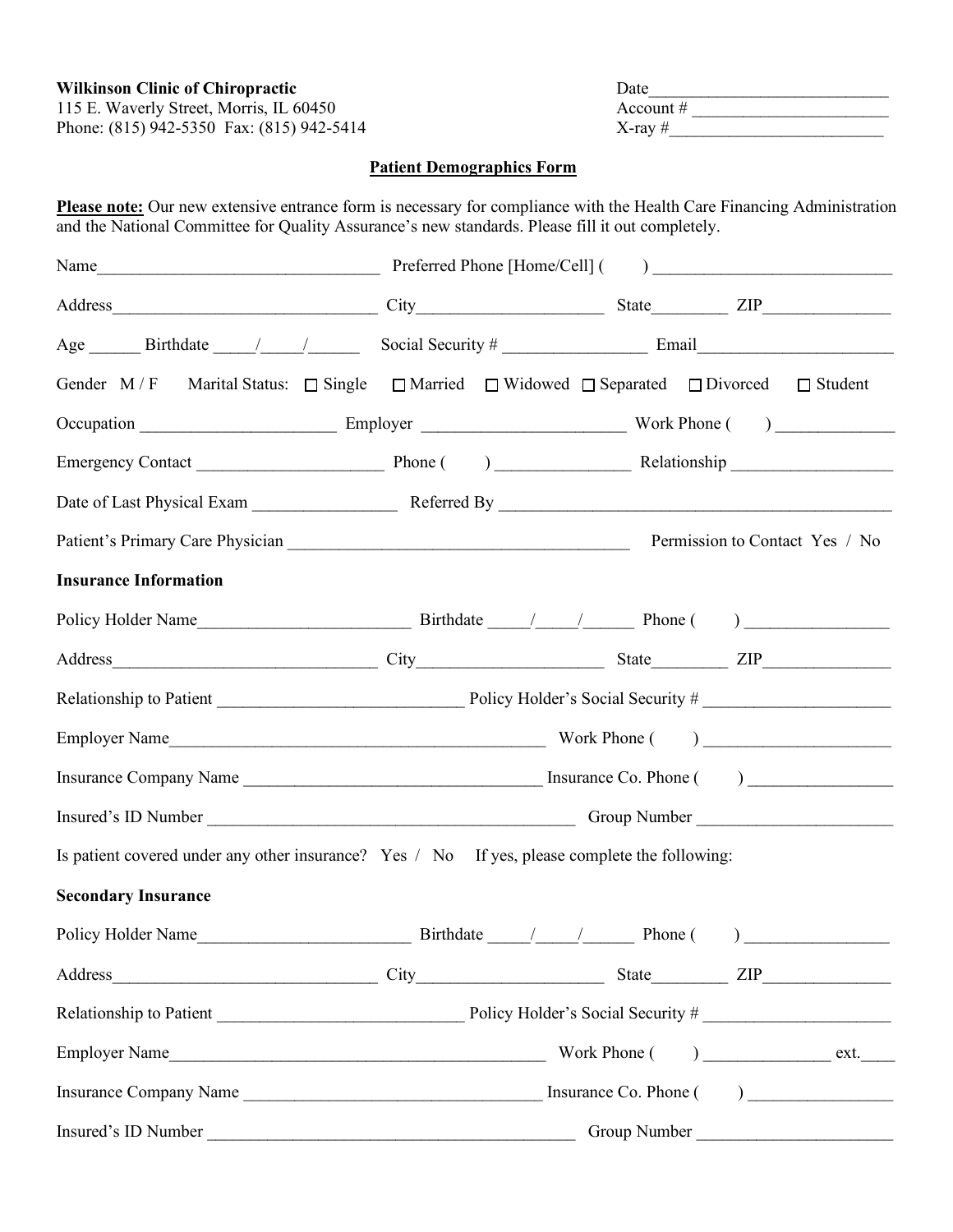# **History of Current Problem:**

|                              | Please describe your current problem.                                                                                                                                                                                          |  |                              |                       |  |  |                                                     |            |                   |
|------------------------------|--------------------------------------------------------------------------------------------------------------------------------------------------------------------------------------------------------------------------------|--|------------------------------|-----------------------|--|--|-----------------------------------------------------|------------|-------------------|
|                              | Is your current problem the result of: Auto Accident? Yes / No                                                                                                                                                                 |  |                              |                       |  |  | Work Accident? Yes / No                             |            |                   |
|                              | How did your problem begin?                                                                                                                                                                                                    |  |                              |                       |  |  |                                                     |            |                   |
|                              |                                                                                                                                                                                                                                |  |                              |                       |  |  |                                                     |            |                   |
|                              |                                                                                                                                                                                                                                |  |                              |                       |  |  |                                                     |            |                   |
|                              | Have you been treated by a physician for any other health condition in the last year? Yes / No If yes, please explain:                                                                                                         |  |                              |                       |  |  |                                                     |            |                   |
|                              |                                                                                                                                                                                                                                |  |                              |                       |  |  |                                                     |            |                   |
|                              |                                                                                                                                                                                                                                |  |                              |                       |  |  | Soreness Numbness/Tingling                          |            | <b>Weakness</b>   |
|                              |                                                                                                                                                                                                                                |  |                              |                       |  |  |                                                     |            |                   |
|                              |                                                                                                                                                                                                                                |  |                              |                       |  |  |                                                     |            |                   |
|                              |                                                                                                                                                                                                                                |  |                              |                       |  |  |                                                     |            |                   |
|                              | What makes the problem worse? Nothing Lying Down Standing Walking Sitting                                                                                                                                                      |  |                              |                       |  |  |                                                     |            |                   |
|                              |                                                                                                                                                                                                                                |  |                              |                       |  |  |                                                     |            |                   |
|                              | Can you perform your daily home activities?                                                                                                                                                                                    |  | Yes                          |                       |  |  |                                                     |            |                   |
| Do you exercise?             |                                                                                                                                                                                                                                |  |                              |                       |  |  | _Yes, almost daily __Yes, occasionally __Not at all |            |                   |
|                              | Describe your job requirements:                                                                                                                                                                                                |  |                              |                       |  |  | Mainly Sitting Light Labor Heavy Labor              |            |                   |
|                              | Can you perform your daily work activities?                                                                                                                                                                                    |  | Yes                          |                       |  |  | $\Box$ Only with help                               | Not at all |                   |
| Describe your stress level:  |                                                                                                                                                                                                                                |  |                              | None to mild Moderate |  |  |                                                     | High       |                   |
|                              | Please list all allergies, including allergies to medications. https://www.com/community.com/community/integrations.com/community/integrations.com/community/integrations.com/community/integrations.com/community/integration |  |                              |                       |  |  |                                                     |            |                   |
|                              |                                                                                                                                                                                                                                |  |                              |                       |  |  |                                                     |            |                   |
|                              | List any surgeries, fractures, serious illnesses or hospitalizations.                                                                                                                                                          |  |                              |                       |  |  |                                                     |            |                   |
| <b>Family Health History</b> |                                                                                                                                                                                                                                |  |                              |                       |  |  |                                                     |            |                   |
|                              | Circle if a family member has had any of the following:                                                                                                                                                                        |  |                              |                       |  |  |                                                     |            |                   |
| Cancer                       | Lupus                                                                                                                                                                                                                          |  | <b>Heart Problems</b>        |                       |  |  | <b>High Blood Pressure</b>                          | Epilepsy   |                   |
| Diabetes                     | Lung Problems                                                                                                                                                                                                                  |  | <b>Chronic Back Problems</b> |                       |  |  | Rheumatoid Arthritis                                |            | Chronic Headaches |
|                              |                                                                                                                                                                                                                                |  |                              |                       |  |  |                                                     |            |                   |

If circled any of the above conditions, please indicate all relations that apply:

|               |       |  |                   |  | <b>Social History</b> Indicate your use of the following: $(L = Light, M = Moderate, H = Heavy)$ |                |  |  |
|---------------|-------|--|-------------------|--|--------------------------------------------------------------------------------------------------|----------------|--|--|
| Alcohol L M H |       |  | Tobacco L M H     |  |                                                                                                  | Drugs L M H    |  |  |
| Sugar L M H   |       |  | Salty Foods L M H |  |                                                                                                  | Caffeine L M H |  |  |
| Sleep         | L M H |  | Exercise L M H    |  |                                                                                                  | Water L M H    |  |  |